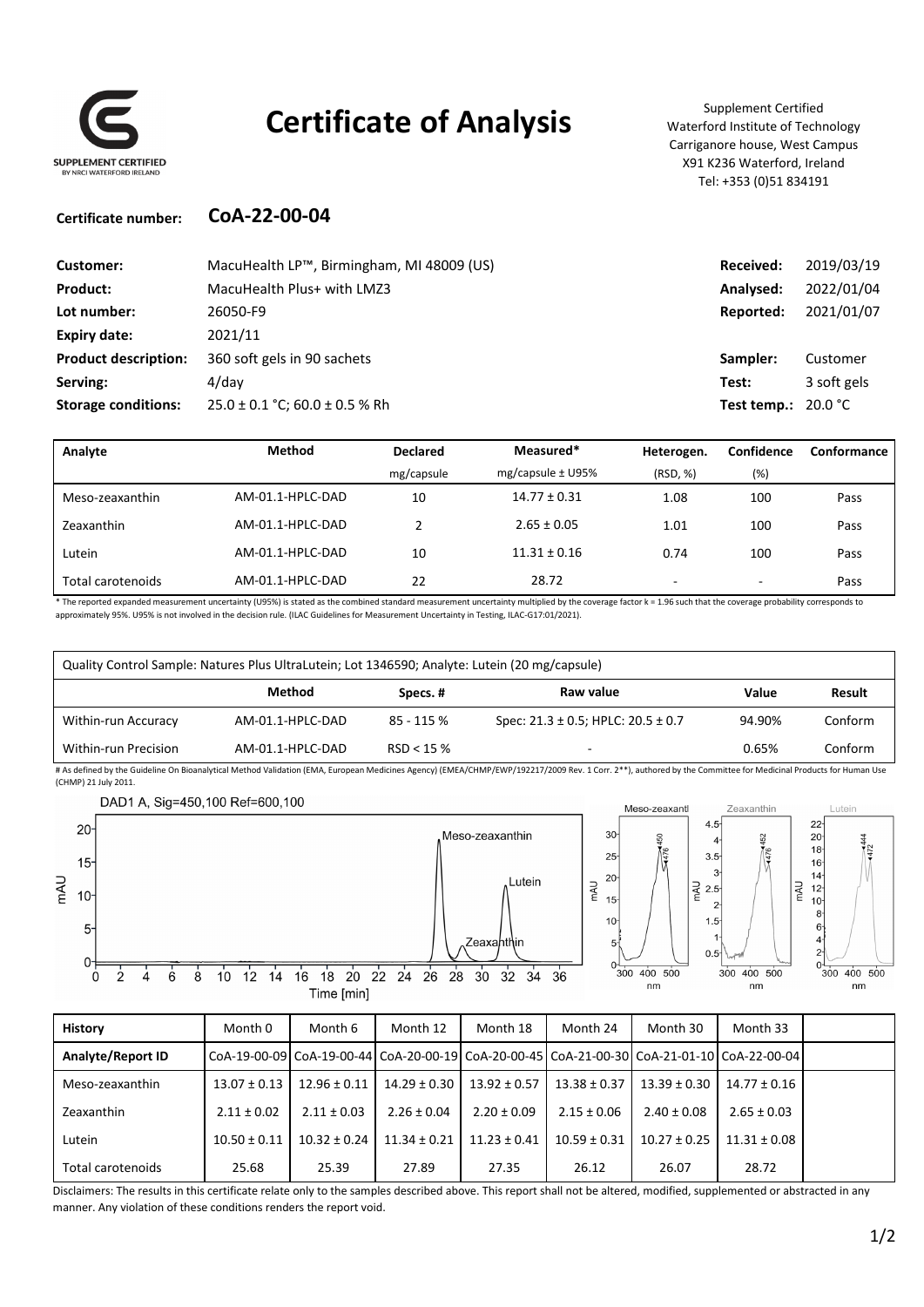

## **Certificate of Analysis**

Supplement Certified Waterford Institute of Technology Carriganore house, West Campus X91 K236 Waterford, Ireland Tel: +353 (0)51 834191

**Certificate number: CoA‐22‐00‐04**



#### **Comments**

This product complies with Supplement Certified analysis criteria for label claim.

#### Analysis performed by:  $\qquad \qquad$  Report approved by:

Tommy Power, Analyst **Drammy Power, Analyst** Drammy Power, Analyst Drammy Power, Analyst



Disclaimers: The results in this certificate relate only to the samples described above. This report shall not be altered, modified, supplemented or abstracted in any manner. Any violation of these conditions renders the report void.